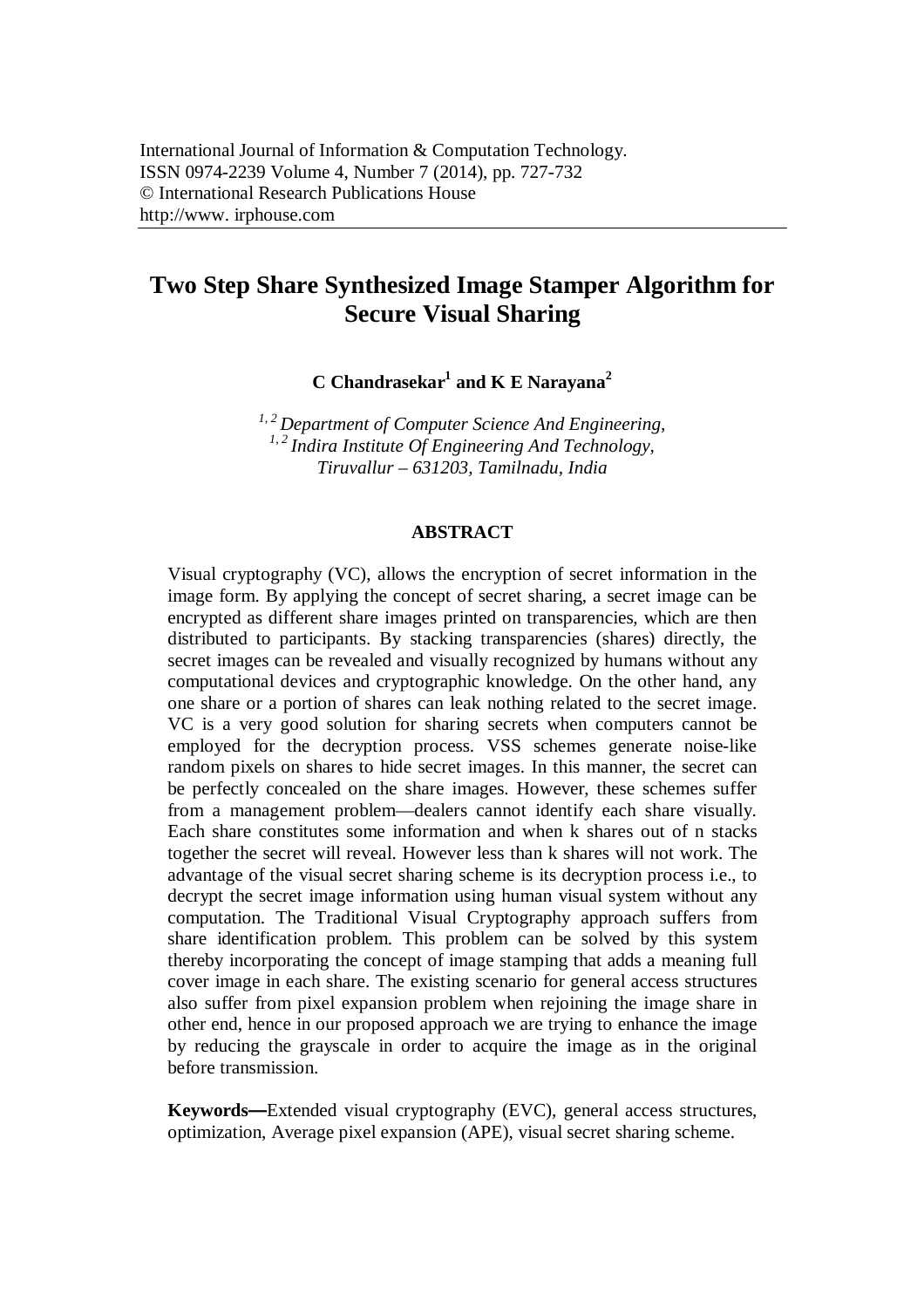# **1. INTRODUCTION**

Visual cryptography (VC), allows the encryption of secret information in the image form. By applying the concept of secret sharing, a secret image can be encrypted as different share images printed on transparencies, which are then distributed to participants. By stacking transparencies (shares) directly, the secret images can be revealed and visually recognized by humans without any computational devices and cryptographic knowledge. On the other hand, any one share or a portion of shares can leak nothing related to the secret image. VC is a very good solution for sharing secrets when computers cannot be employed for the decryption process. VSS schemes generate noise-like random pixels on shares to hide secret images. In this manner, the secret can be perfectly concealed on the share images. However, these schemes suffer from a management problem dealers cannot identify each share visually. Hence, researchers have developed the extended visual cryptography scheme (EVCS) also known as the friendly VC scheme which adds a meaningful cover image on each share to address the management problem.

In this project of propose a two phase encryption algorithm of EVCS for general access structures to overcome with the pixel expansion problem. The proposed algorithm is applicable to binary secret/cover images, and no computational devices are needed during the decryption phase. In order to avoid pixel expansion, we do not adopt the traditional VC-based approach to encrypt secret images. The encryption process can be divided into two phases. The first phase of the algorithm, which uses optimization techniques for a given access structure, constructs a set of noise-like shares that are pixel-expansion-free.

The main approach is that the participants can take multiple share images for sharing one secret image. Based on their idea, an access structure can be partitioned into several independent access structures to reduce the average pixel expansion (APE). This phase aims to construct a pixel expansion- free VCS for a given access structure .The main idea behind the solution approach is as follows. A security system employs different keys to protect a secret and distributes these keys to participants. Each key may be duplicated and will be distributed to at least one participant. Each participant is allowed to hold at least one key.

Our proposed algorithm can totally remove the pixel expansion. The proposed stamping algorithm may result in some dim traces of cover images on the recovered images. There are three ways to remove or conceal the traces to promote the display quality for recovered images. First, use graphs drawn by lines be the cover images, for example, the cover images. Second, adjust the density of cover images as low as possible. Finally, adopt a pair of complementary images to be the cover images in each qualified set.

Our Proposed system involves an automatic segregator of images which is a twostep process of converting any images into the required Visual cryptography formatted images (Converting the mode of the image and size of the image). After getting the exact image, the images will be bifurcated into various shares depends on the access structure. In our project, we have a secret image which needs to be encode into N shares printed on transparencies. Option of providing decision of the number of shares to the user is the new feature introduced. The shares of the images appear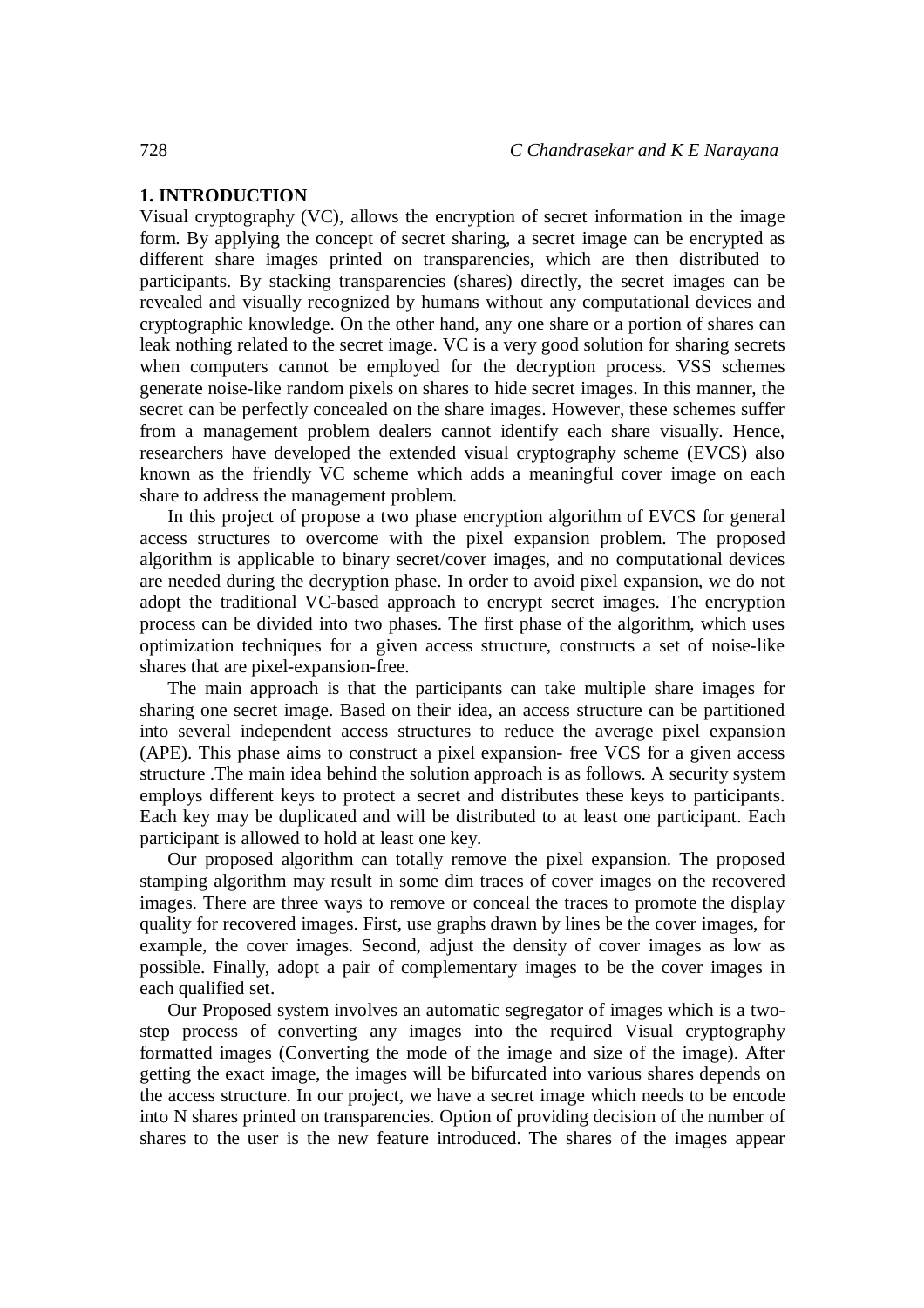random and contain no decipherable information's about the underlying secret image. Still, , if any 2 or more (Based on access structure) of the shares are stacked on top of one another the secret image becomes decipherable by the human eye. Once the shares were taken the shares needs to be stamped with the help of "Block-Based cipher Algorithm".

So that, a clear picture of segregating the images based on the viewable identifiers. Our project involves two step process of removing the stamp and decipher the logic behind the share spread and everything will be decided based on the underlying access structure. Enhancing the clarity of the image before processing for shares and after stamping is an important feature and provides added advantage while extracting and deciphering. The secret shared images will be stored in the database.

In our Project, providing a multiple shares based on the access structure with stamping concept is one of the runtime decisions taken in our system. The shares were stored in the DB repository for future references. Storing the shares in a safe repository is one the major advantages of the project. We are utilizing Microsoft's latest concept of storing the data in the format of File Stream in the database. Enhancing the visual clarity of the image before processing the images is one of the major advantage of our system.

## **2. PREVIOUS STUDIES**

#### **A) Reviews VCS/EVCS for GASs**

1) Ateniese's VCS/EVCS for GASs: Ateniese's VCS approach for GASs also suffers from the pixel expansion problem. It will expand the size of shares 2–8 times for strong access structures on at the most four participants [10]. Moreover, their extended method for -EVCS will introduce extra pixel expansion that will enlarge the size of the shares and decrease the contrast of the recovered images.

There are other drawbacks of Ateniese's approach: black secret pixels cannot be completely recovered the aspect ratio of the recovered image cannot be maintained; the hyper graph coloring problem, which is NP-hard, needs to be solved; this approach needs a sophisticated codebook design; and the solution approach has to rely on the basis matrices of the existing VCSs cannot be generalized.

2) Liu's VCS for GASs: Liu claimed that his approach could improve the average pixel expansion and contrast properties as compared with Ateniese's approach. However, a comparison with the conventional VCS showed that Liu's approach had some additional drawbacks: first, the participants may take multiple share images with different pixel expansions for one secret image. This differs from conventional VC schemes and will increase administrative inconvenience and difficulty. Second, the decryption process is more complicated than conventional VCSs and needs the help of other devices. For example, for the VCS, the participants need to first enlarge the smaller share to the other larger shares. This will lead to an alignment problem while shares were printed on transparencies. Finally, recovered images cannot maintain the same aspect ratio as the original secret image.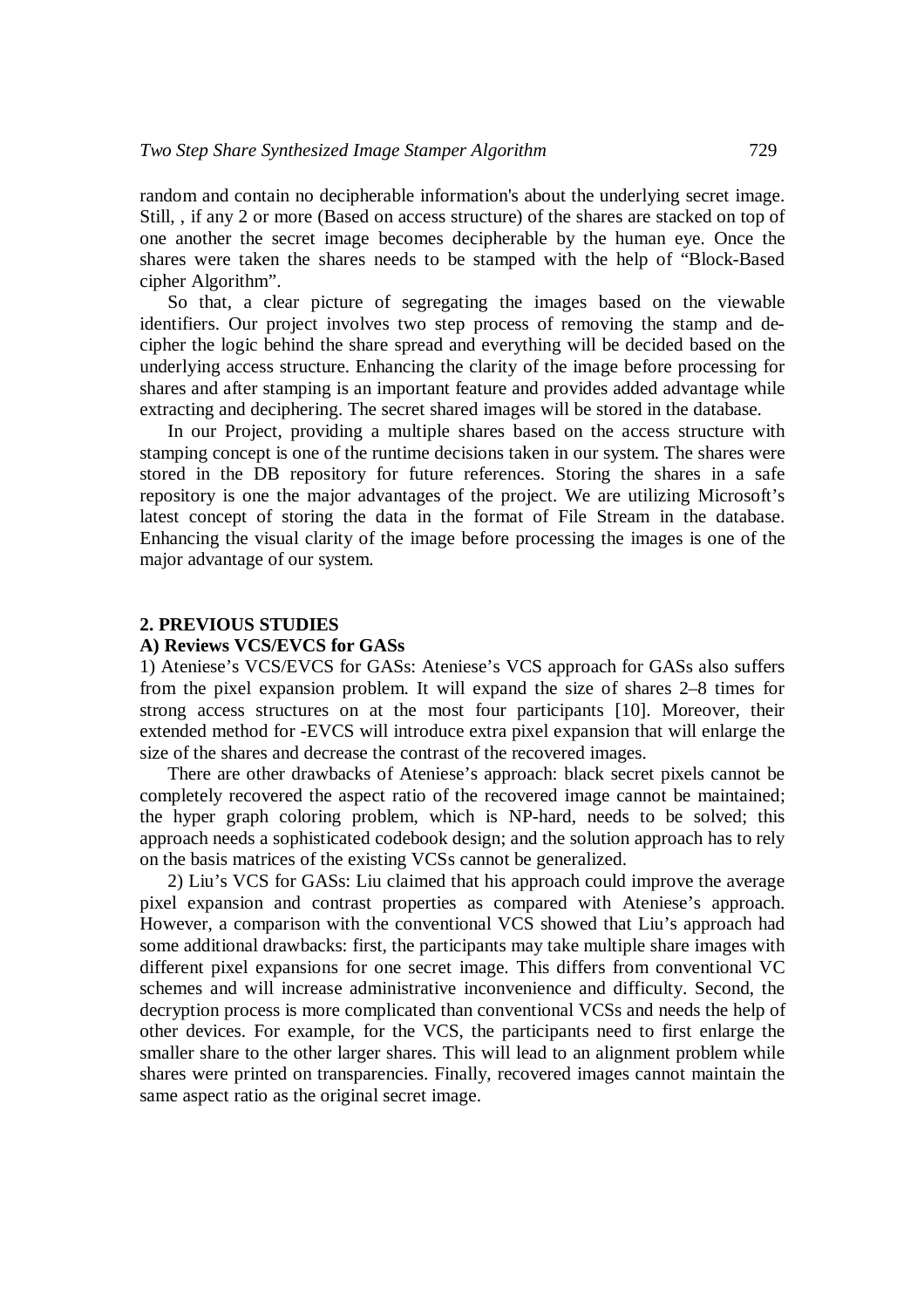## **3. PROPOSED SCHEME**

In this section, we develop an algorithm based on the simulated annealing (SA) approach to solve the proposed mathematic optimization formulation for the GAS problem. We transform and relax the original mathematical model for the GAS solver to simplify solution procedures. Our solution approach adopts an iterative improvement framework. The share constructor consists of two modules the encryptor and the share synthesizer. We have proposed a stamping algorithm to stamp cover images on I-shares, which were produced in the first phase. There are two major differences between our approach and the existing research for the EVCS. The stamping algorithm tries to add black cover-pixels on the same coordinate of each Ishare to reduce the overall number of extra cover-pixels in the recovered image.

#### **3.1 Visual Binary Algorithm**

The image is encoded in n number of shares and the message can be revealed by stacking/embedding k of those n shares. However, if k - 1 shares are stacked together, the encoded message cannot be seen to the user. A share generation scheme corresponding to  $n = 2$ . This is applied to a binary image by assigning the corresponding sub pixel grouping to the pixels throughout the image. This results in two random shares where the message cannot be identified.

## **3.2 Block Based Cipher Algorithm**

The image can be decomposed into blocks; each one contains a specific number of pixels. The blocks are transformed into new locations. For better transformation the block size should be small, because fewer pixels keep their neighbors. In this case, the correlation will be decreased and thus it becomes difficult to predict the value of any given pixel from the values of its neighbors. At the receiver side, the original image can be obtained by the inverse transformation of the blocks.

#### **4. IMPLEMENTATION**

The user will be given a secure login and provide all the necessary details. Multiple users will be created in a hierarchical manner. So that, the owner of the data will login and an automatic bifurcation of images will happen based on the logged in users sub child. The information about the hierarchy needs to be given to the GAS system.

Logging into this system is enable with MD5 algorithmic security. Then the images will be uploaded by the data owner. An automatic recognizer in turn our GAS will take care of analyzing the general access structure inside the system and based on that, the images will be segregated. In VC scheme each pixel 'p' of the secret image is encrypted into a pair of sub pixels in each of the two shares. If 'p' is white, one of the two columns under the white pixel is selected. If p is black, one of the two columns under the black pixel is selected. In each case, the selection is performed randomly such that each column has 50% probability to be chosen. The above points is valid for the system which has only two shares. Whereas in our system, the GAS solver will identify the number of shares automatically. Based on the number of shares, the pixel will be subdivided and ready to share to the end user.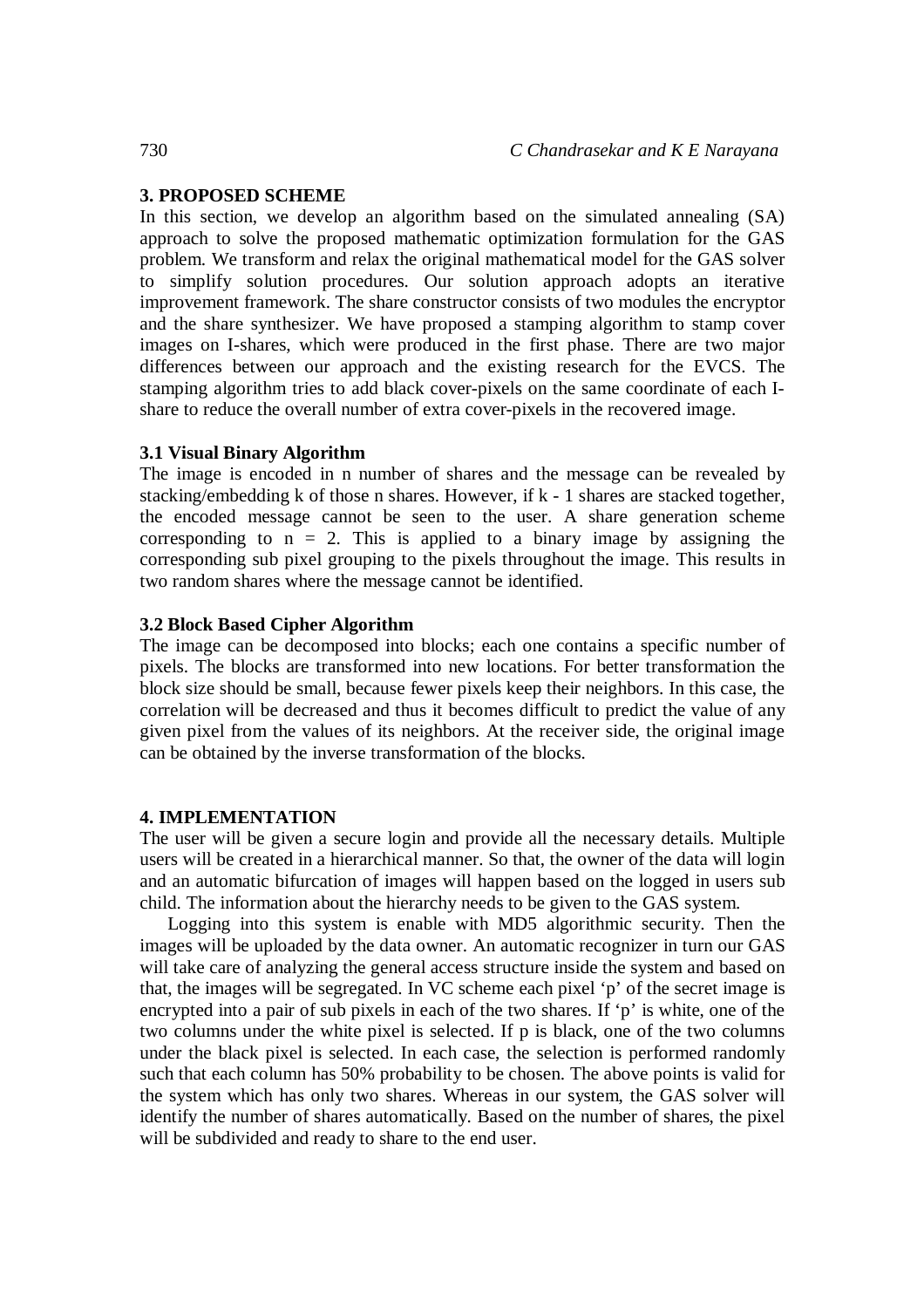## *Two Step Share Synthesized Image Stamper Algorithm* 731

The major drawback of the system is to identify the shares if the shares get collapsed. We don't have a proper system to identify such kind of pictures. That's why, to overcome such kind of problem. We are proposing a system which has a stamping system. Our stamping system involves stamping of a picture on top of the other images.

This is one of the most complex part in the system. Once the images were provided by the user. The images were validated. An automatic Image synthesize system will validate the images and it will be merged. In case, the images were not in a good shape. An automatic indication of the image not available will be given to the system.



**Fig. 4.1** Implementation results for stamping a cover image.

The use of the stamping algorithm reduces only slightly the contrast of the recovered images. This degradation is proportional to the parameter regardless of the VCS's access structure. This verifies the effectiveness of the proposed stamping algorithm.

# **5. CONCLUSION**

In this project by proposing a two-phase algorithm for the Extended Visual Cryptography Scheme for general access structures. Our method guarantees the blackness of black secret pixels for VCSs and improves the display quality of the worst-case image which overcomes the pixel expansion problem. Our approach has better performances than those proposed in previous research in terms of the display quality of the recovered image, which includes contrast, perfect reconstruction of black secret pixels, and maintenance of the same aspect ratio as that of the original secret image. Network security in terms of information passing using secret image has a wide vision in the recent computer technology. The cryptographic means of the proposed system by means of secure image passing can also be extended by the incorporating the same ideas for audio and video information. Biometric Authentication for Banking and Financial Systems.

# **6. REFERENCES**

[1] M. Naor and A. Shamir(1994), "Visual cryptography, " in Proc. Advances in Cryptology (Eurprocrypt'94), pp. 1–12.